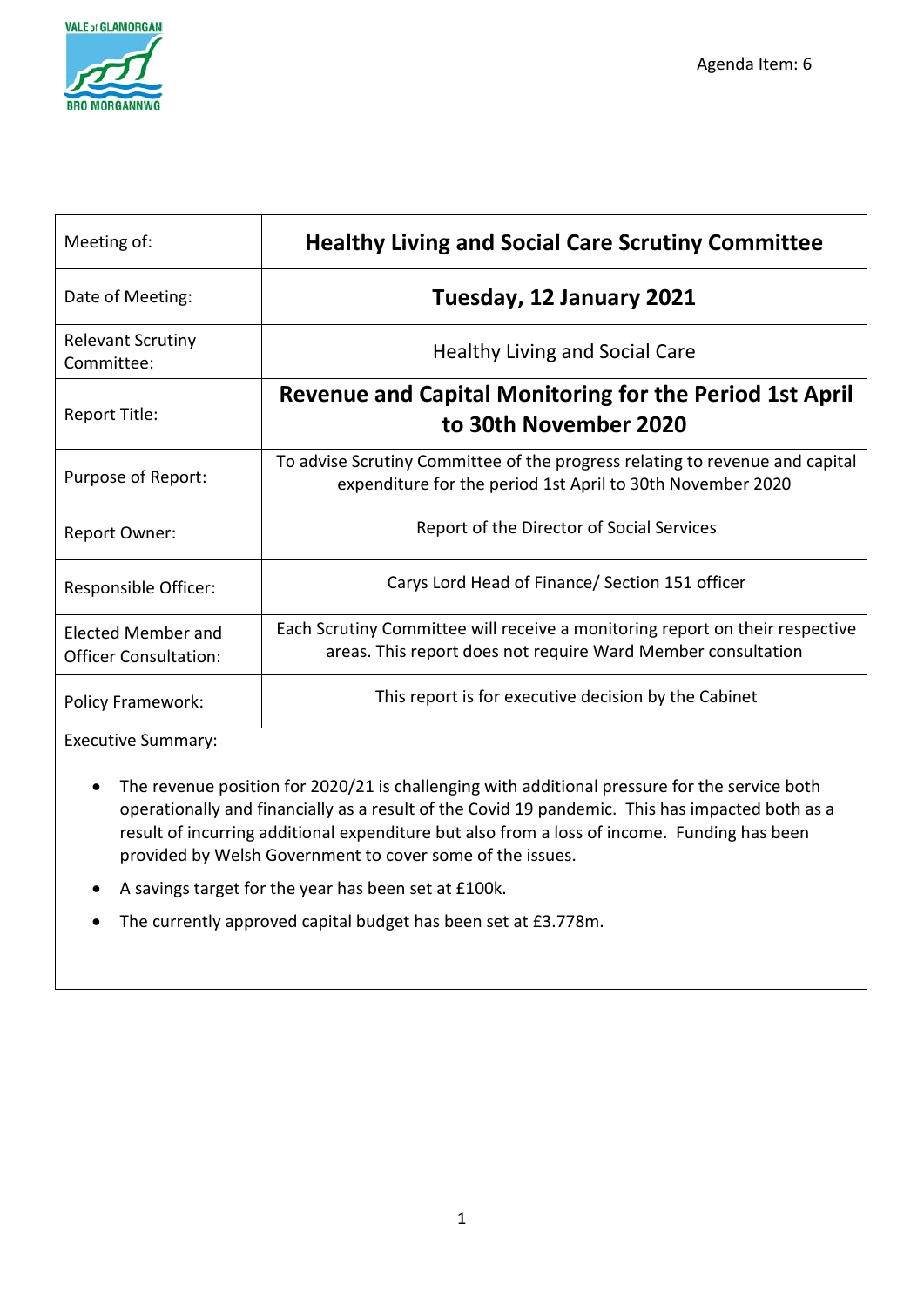#### **Recommendations**

**1.** That Scrutiny Committee consider the position with regard to the 2020/21 revenue and capital budgets.

#### **Reasons for Recommendations**

**2.** That Members are aware of the projected revenue and capital outturn for 2020/21.

#### **1. Background**

**1.1** Cabinet on 16th November 2020 approved the revised budget for 2020/21 (minute number c372).

### **2. Key Issues for Consideration**

#### **Revenue**

**2.1** It is anticipated that Social Services will require a potential unplanned transfer from reserves at year end of £1.5m.

|                                                | 2020/21                         | 2020/21   | <b>Variance</b>              |
|------------------------------------------------|---------------------------------|-----------|------------------------------|
| Directorate/Service                            | <b>Revised</b><br><b>Budget</b> | Projected | (+)Favourable<br>(-) Adverse |
|                                                | £000                            | £000      | £000                         |
| Children and Young People                      | 17,220                          | 17,220    | 0                            |
| <b>Adult Services</b>                          | 50,461                          | 51,961    | $-1,500$                     |
| Resource Management & Safeguarding             | 284                             | 284       | 0                            |
| Unplanned use of reserves to fund<br>overspend | 0                               | (1,500)   | $+1,500$                     |
| Leisure Services                               | 715                             | 715       | 0                            |
| <b>Total</b>                                   | 68,680                          | 68,680    | 0                            |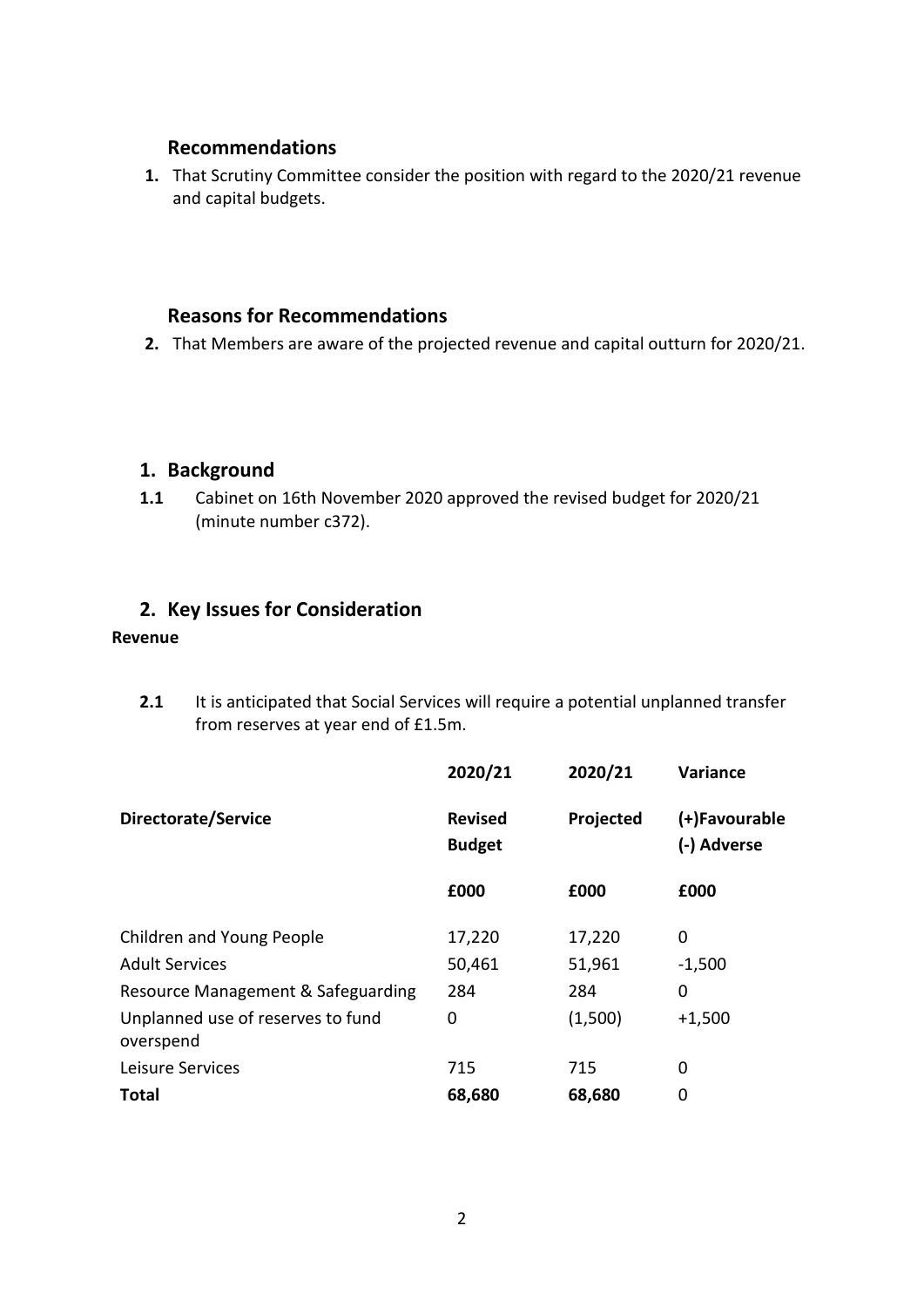- **2.2** Children and Young People Services In recent months there has been growing pressure on the Division due to an increased demand for the service, partly as a result of the COVID 19 pandemic. It will therefore be necessary over the coming months to try to increase staff capacity to manage this demand. Further information will be provided as the situation develops. There still remains pressure on the children's placements budget given the complexities of the children currently being supported and the high cost placements some of these children require to meet their needs. This is further impacted by the COVID-19 pandemic and the significantly higher demand for placements. Work continues to ensure that children are placed in the most appropriate and cost effective placements. There is also pressure due to legal costs being incurred as a result of complex court cases that require Counsel's involvement. In addition this year there have been greater costs incurred in relation to children being placed for adoption outside the Vale Valleys and Cardiff Adoption partnership area. This does not reflect more children being placed in agency placements, rather that the staggered payments made for these placements have fallen more significantly in this financial year. £500k of the 2020/21 WG Social Care Workforce and Sustainability Pressures Grant has been allocated to this service which has been received for a second year and with additional funding provided by the Council as part of the budget setting process for 2020/21, the overall Children and Young People Services budget is currently projected to breakeven. The outturn position could fluctuate as the year progresses if the number of children looked after and/or complexity of needs change, particularly with the potential high cost of each placement.
- **2.3** Adult Services The service is now projecting an overspend at year end of around £1.5m. This is after Social Care Workforce and Sustainability Pressures Grant funding has been received from WG for a second year and this year £1.1m of this grant has been allocated to Adults Services. Of the overspend, £1m is due to the pressures on the Community Care Packages budget which is extremely volatile and therefore difficult to predict. Work is ongoing to review this position, particularly in light of the current circumstances. As part of the Council's commitment to acknowledge and support the work Council staff are undertaking in the care sector during the COVID-19 pandemic, a temporary pay increase of 10% has been provided. There has also been a similar payment totalling around £500k to staff working for external domiciliary providers and residential and nursing home providers. WG is not prepared to fund this additional payment to Council or external provider's staff via the Hardship grant as it is a local decision and therefore the costs have to be financed by the Council. Other support provided to external care providers such as the provision of PPE and additional staffing hours due to sickness/shielding etc will be funded by WG. Payments made to care home providers for void beds and for void beds in the Council's own care homes have been reimbursed by funding from WG. The service has needed to purchase large quantities of PPE over the past months and funding for these costs has been received from the WG Hardship grant. It is still early in the financial year and these figures could fluctuate however any overspend at year end will be funded from the Social Services Legislative Changes reserve.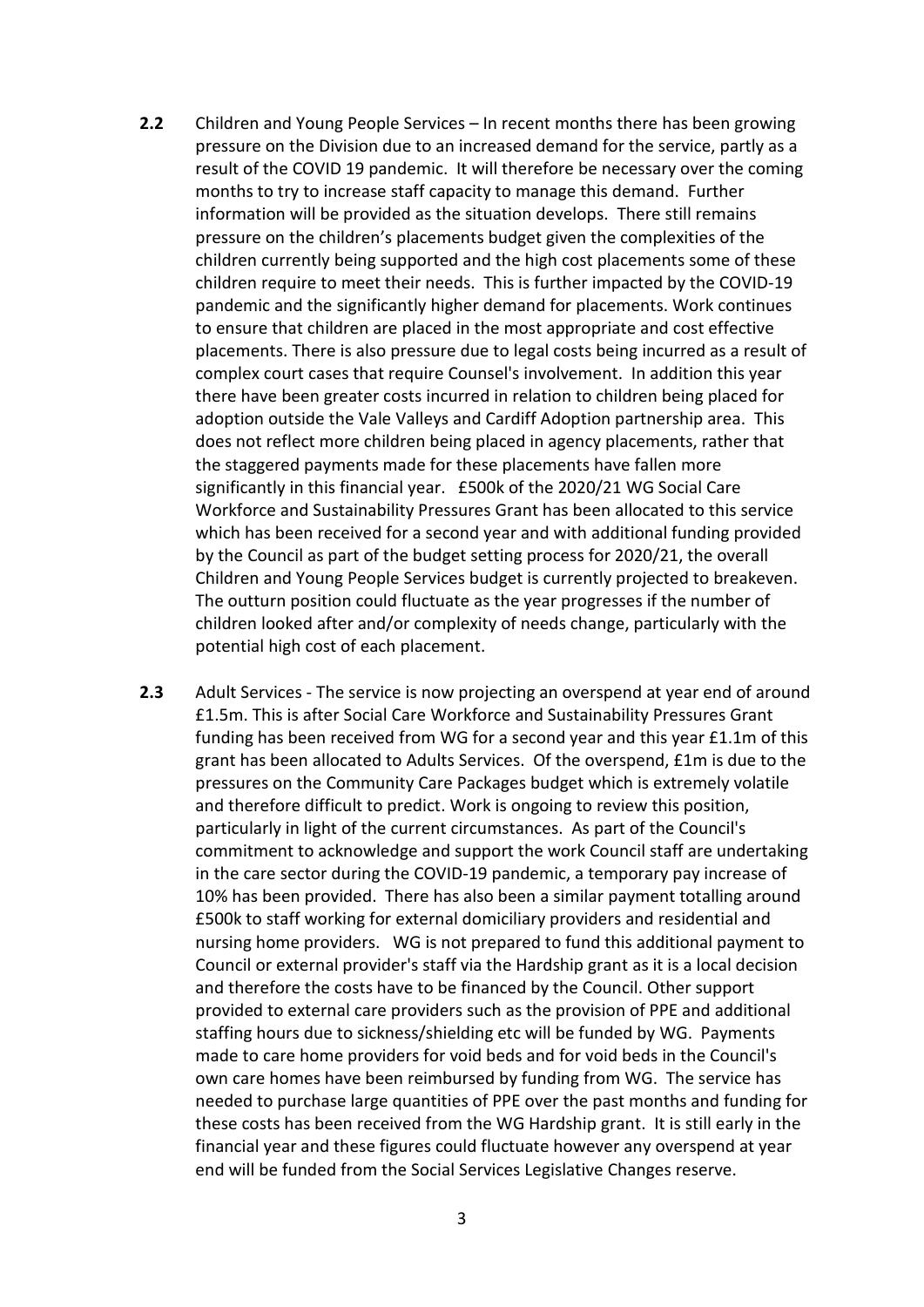**2.4** Leisure Services - The Parks element of the revenue budget can no longer be reported separately, as operationally it is an integrated part of the new Neighbourhood Services. It is therefore only possible to report the Leisure and Play element under this heading. As Parks capital schemes are separately identifiable they will continue to be reported to this Committee.

#### **2020/21 Efficiency Targets**

- **2.5** As part of the Final Revenue Budget Proposals for 2020/21, an efficiency target of £100k was set for the Committee. Attached at Appendix 1 is a statement detailing all efficiency targets for 2020/21 and it is anticipated that this will be achieved in full by year end.
- **2.6** Appendix 2 provides further detail of the savings within the Social Services Budget Programme. In order to allow sufficient time for any efficiencies to be identified and implemented in future years, work will be undertaken in the coming months to review processes and provision and this appendix will be updated accordingly. The corporate programme board and project teams overseeing the plan will continue to monitor and ensure its delivery.

#### **Capital**

- **2.7** Appendix 3 details financial progress on the Capital Programme as at 30th November 2020. The following changes have been made to the Capital Programme since the last report to Committee.
- **2.8** Cowbridge Leisure Centre Roofing A formal contract is being drawn up by Legal with Legacy Leisure for the Salix agreement. The tender will need to be revisited to review the specifications. As this is a roof scheme it would be beneficial to carry out the works during the spring/summer months. It has therefore been requested that £349k is carried forward into the 2021/22 Capital Programme.
- **2.9** Llantwit Major Leisure Centre Rebuild brickwork This scheme has been out to tender, unfortunately the Council did not receive any tenders and therefore this scheme will need to be re-tendered. It has been requested to carry forward the £75k budget into the 2021/22 Capital Programme.
- **2.10** Green Flag Parks This budget is going to be used for the Gladstone Park Interpretation Scheme. This scheme will be carried out in 2021/22. It has been requested to carry forward £12k into the 2021/22 Capital Programme and to rename this scheme Gladstone Park Interpretation Scheme. The Provincial House public open space s106 allocation will also contribute towards this scheme and it has also been requested that the 2021/22 budget is therefore increased by £11k. The total budget will be £23k.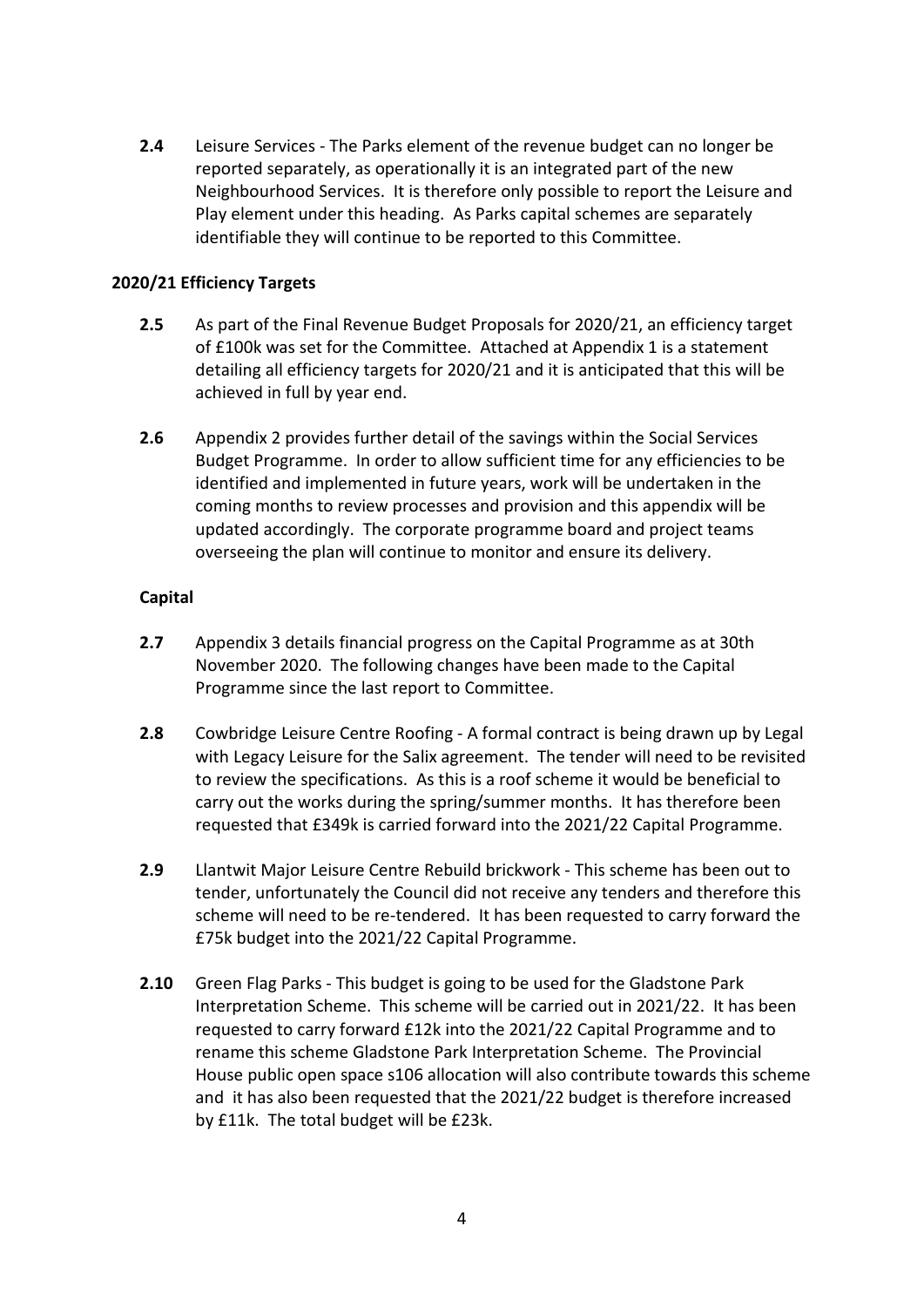- **2.11** North Penarth Open Space Improvements The remainder of this budget is to contribute towards Belle Vue Play Area and these works will not be carried out until next financial year. It has been requested to carry forward £45k into the 2021/22 Capital Programme.
- **2.12** Ogmore Community Facility and Associated Play Area A further £6k from the Strong Communities Grant Fund (SCGF) has been approved towards the cost of the kitchen at Ogmore by Sea Village Hall. It has been requested that the budget is increased by £6k to be funded by a revenue contribution from the Building Strong Communities revenue budget.

### **3. How do proposals evidence the Five Ways of Working and contribute to our Well-being Objectives?**

- **3.1** The revenue budget has been set in order to support services in the delivery of the Council's Well-being objectives. It is therefore important for expenditure to be monitored to ensure that these objectives are being delivered.
- **3.2** The revenue budget has been set and is monitored to reflect the 5 ways of working.
- **3.3 Looking to the long term** The setting of the revenue budget requires planning for the future and takes a strategic approach to ensure services are sustainable and that future need and demand for services is understood.
- **3.4 Taking an integrated approach** The revenue budgets include services which work with partners to deliver services e.g. Health via ICF.
- **3.5 Involving the population in decisions** As part of the revenue budget setting process there has been engagement with residents, customers and partners.
- **3.6 Working in a collaborative way** The revenue budgets include services which operate on a collaborative basis e.g. Shared Regulatory Service, Vale Valleys and Cardiff Adoption Service.
- **3.7 Understanding the root cause of issues and preventing them** Monitoring the revenue budget is a proactive way of understanding the financial position of services in order to tackle issue at the source as soon as they arise.

#### **4. Resources and Legal Considerations**

#### **Financial**

**4.1** As detailed in the body of the report

#### **Legal (Including Equalities)**

**4.2** There are no legal implications.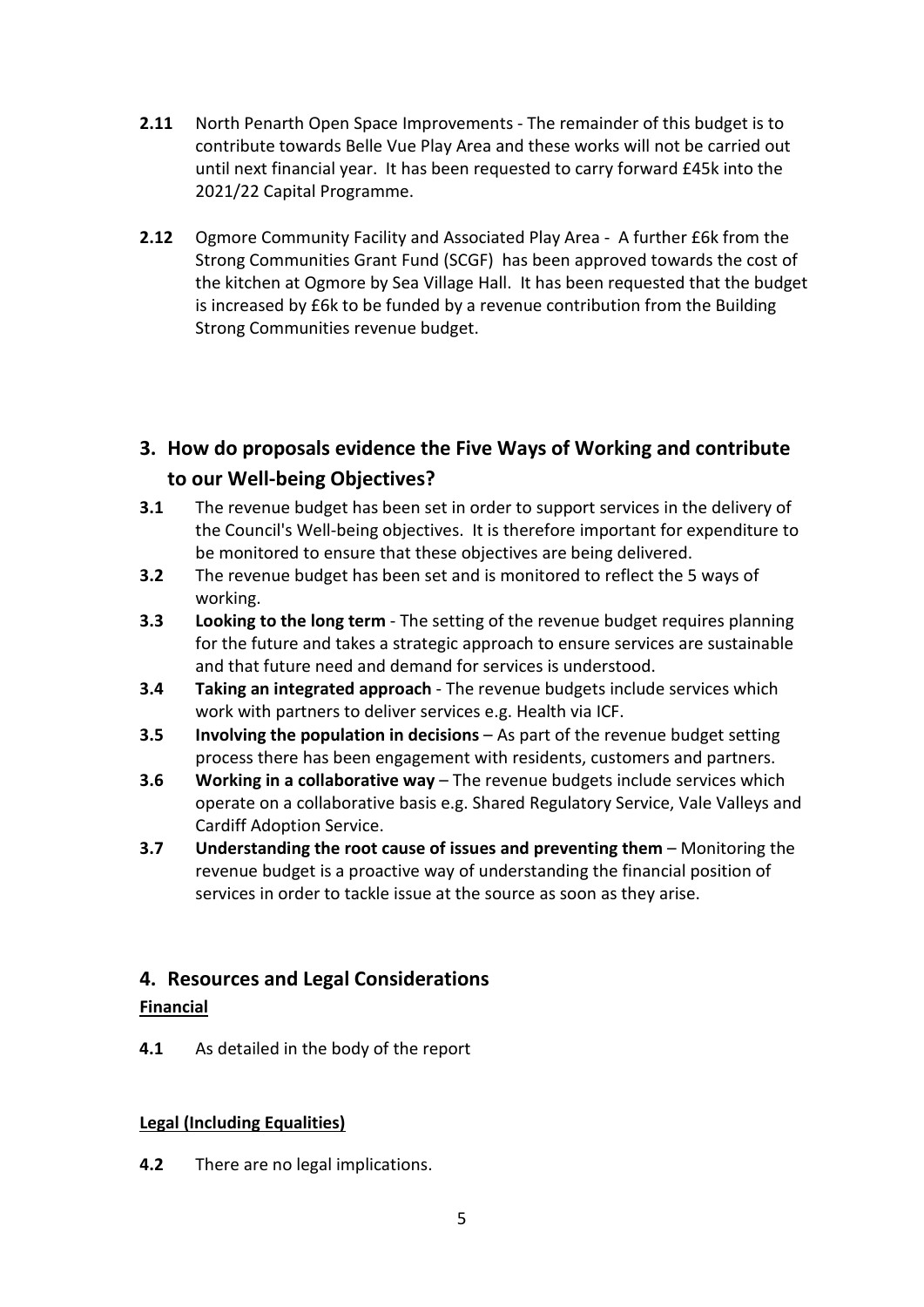## **5. Background Papers**

None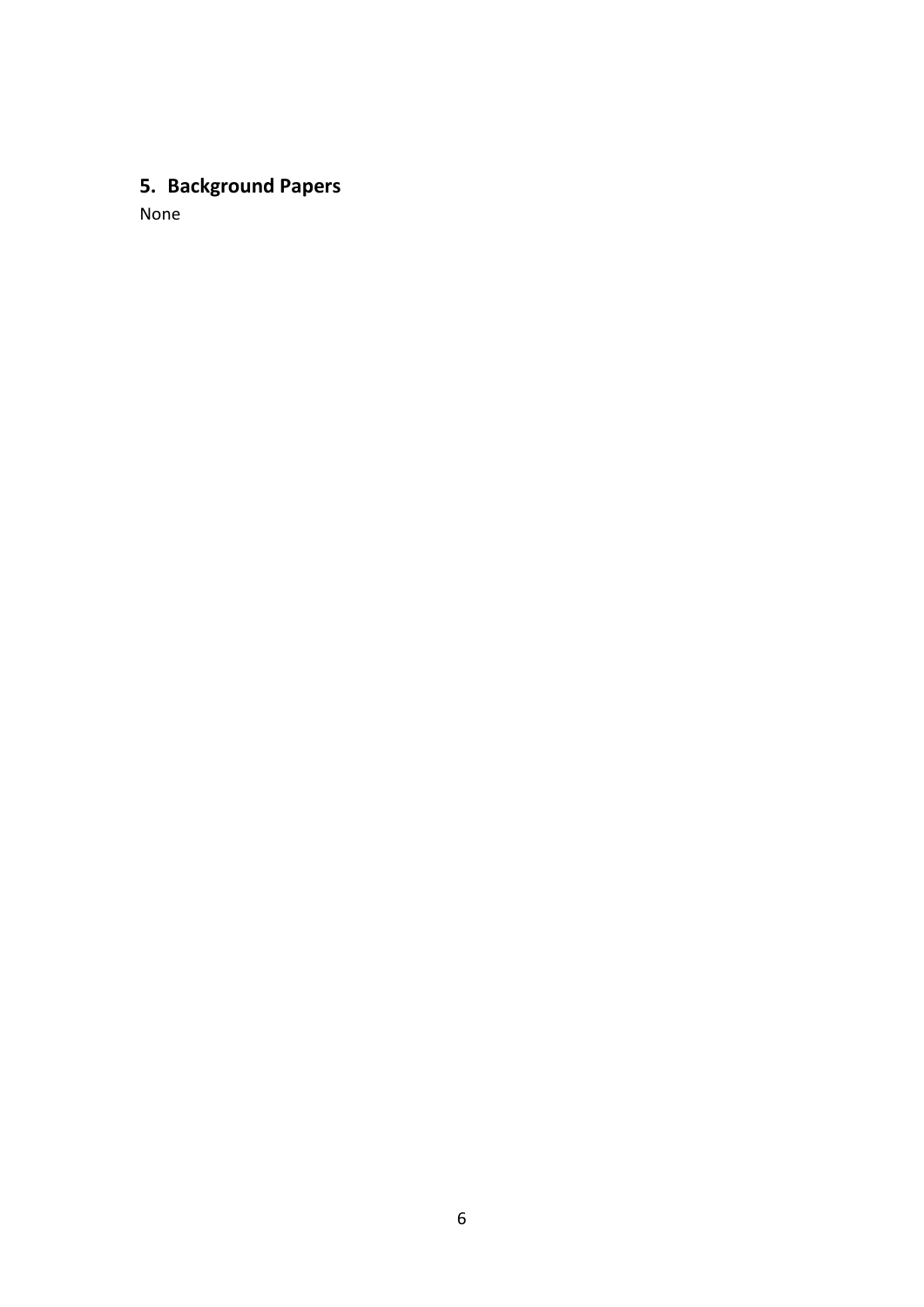#### **PROGRESS ON APPROVED EFFICIENCIES 2020/21 APPENDIX 1**

| <b>Title of Saving</b>                            | Total<br><b>Efficiency</b> | Projected<br><b>Efficiency</b> | <b>RAG</b><br><b>Status</b> | <b>Update Comments, Issues &amp; Actions</b>                                              | <b>Relevant Scrutiny</b><br><b>Committee</b> | <b>Project Manager</b> |
|---------------------------------------------------|----------------------------|--------------------------------|-----------------------------|-------------------------------------------------------------------------------------------|----------------------------------------------|------------------------|
| <b>SOCIAL SERVICES</b>                            | £000                       | £000                           |                             |                                                                                           |                                              |                        |
| <b>Adults Services</b><br>Review of Complex Cases | 100                        |                                | 100 Green                   | Cases in the process of being reviewed<br>and anticipated full achievement by year<br>end | Health Living & Social Care                  | <b>Suzanne Clifton</b> |
| <b>Total Adults Services</b>                      | 100                        | 100                            |                             |                                                                                           |                                              |                        |
| <b>TOTAL SOCIAL SERVICES</b>                      | 100                        | 100                            |                             |                                                                                           |                                              |                        |

Green = on target to achieve in full Amber = forecast within 20% of target Red = forecast less than 80% of target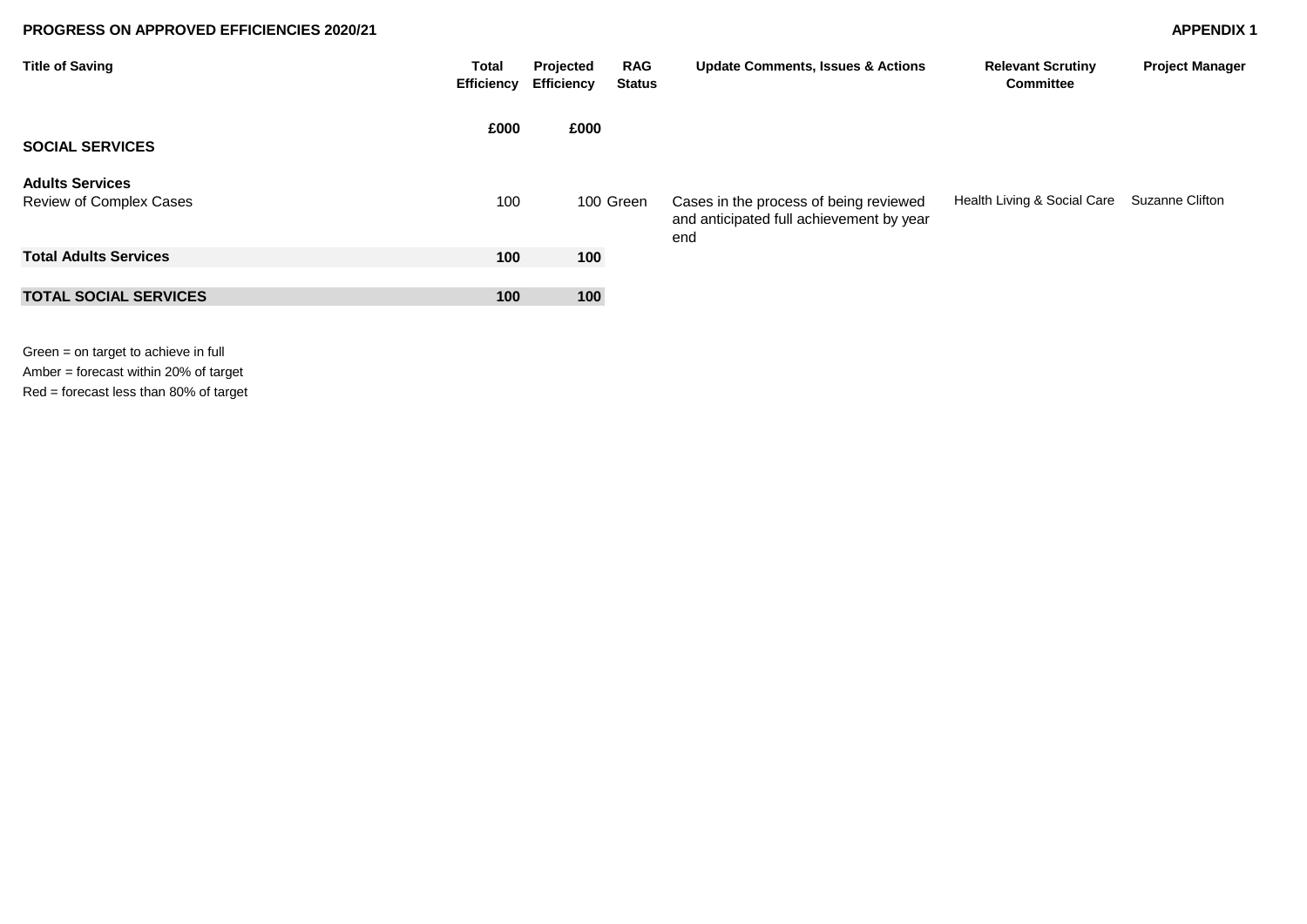

**APPENDIX 2**

Vale of Glamorgan Council

# Social Services Budget Programme

All Projects Summary Highlight Report

November 2020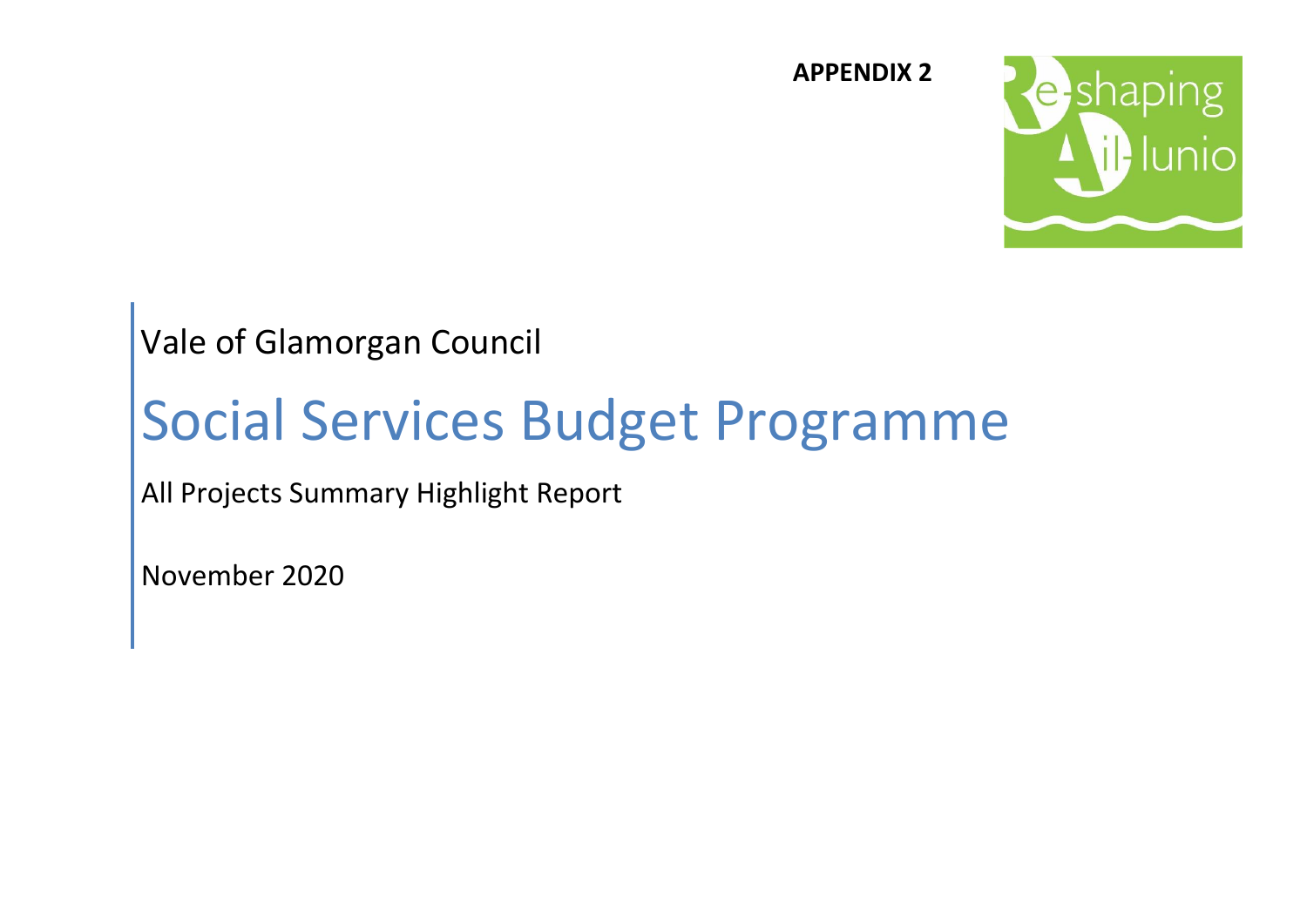## **Page 1 of 6**

An Introduction to the Social Services Budget Programme

**The Social Services Budget programme was established several years ago to ensure a focus was maintained on managing the budgetary savings and pressures facing the directorate. The Budget Programme Board comprises:**

- **The Leader of the Council**
- **Cabinet Member for Social Services**
- **Managing Director**
- **Head of Business Improvement and Policy**
- **Director of Social Services**
- **Head of Service (Adults)**
- **Head of Children & Young Peoples Services**
- **Head of Resource Management & Safeguarding**
- **Operational Manager Commissioning and Information**
- **Head of Finance**
- **Operational Manager, Accountancy**
- **Business Improvement Partner**

**The Social Services Budget Programme reports to the Reshaping Services Programme Board due to the synergies which exist between the two programmes. The All Projects Summary Highlight Report is updated for each Social Services Budget Programme meeting and is regularly reported to the Healthy Living & Social Care Scrutiny Committee to ensure oversight of the delivery of savings.**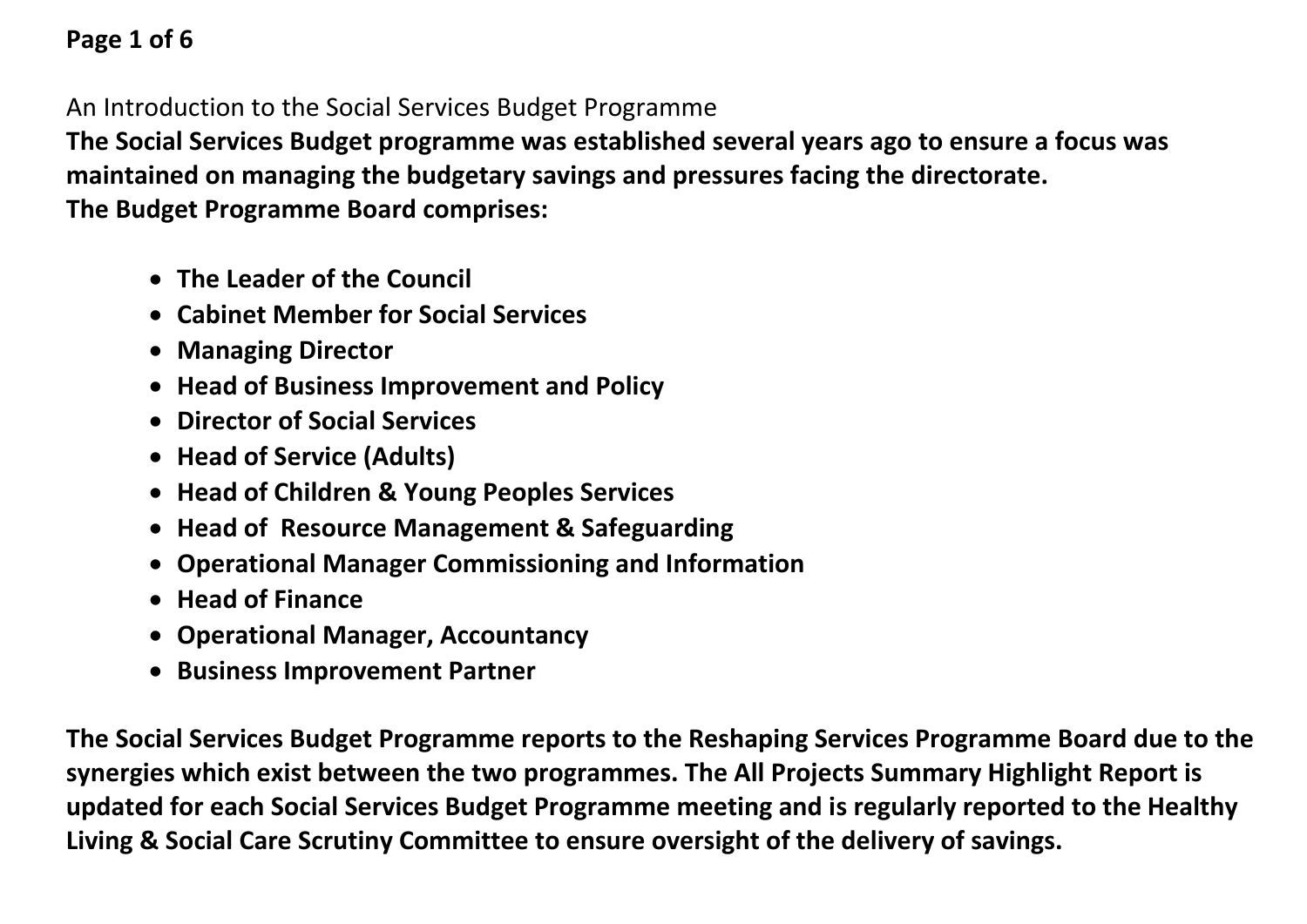## **Page 2 of 6**

**All Projects Summary Highlight Report**

**This All Projects Summary Highlight Report gives an overview of the Social Services Budget Programme and is used by the Programme Board to manage and monitor the programme's delivery. This report comprises the following sections:**

- **1 – Financial Savings Summary**
- **2 – Financial Savings Projects Report**

**For each savings project, an overall status indicator is set each month by the Programme Board. The status indicator is expressed as red, amber or green. These savings projects are complex and are their achievability is potentially impacted by a range of issues and risks. The status indicator shows the Board's holistic assessment of the project in terms of overall achievability and as such they are essentially an indicator of risk. The Board consider the project as a whole and form a view of the status considering such things as the timing for the delivery of savings, the scale of savings to be delivered and any risks which have been identified by the project (examples including those relating to potential reputational risk and the extent of change required).** 

**The All Projects Summary Highlight Report also contains details of the cost pressures being experienced by the Directorate, in order to enable the visibility, management and monitoring of mitigating actions alongside the savings to be delivered.**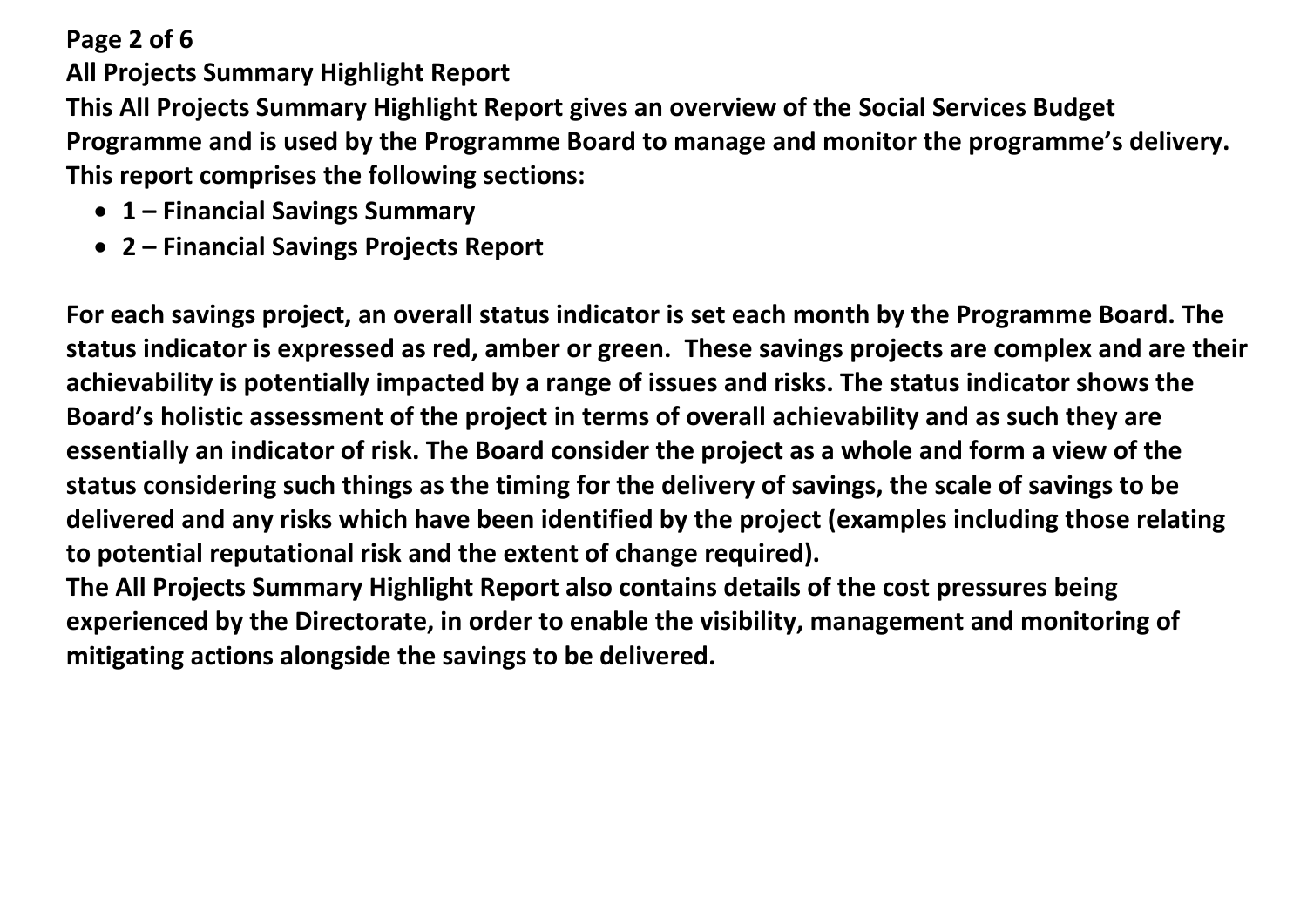## **Page 3 of 6**

**1 – Social Services Financial Savings Summary** 

| 1a – Financial Savings Targets                          |                   |                   |                        |
|---------------------------------------------------------|-------------------|-------------------|------------------------|
|                                                         | 2020/21<br>(6000) | 2021/22<br>(6000) | <b>Total</b><br>(6000) |
| <b>Service Area</b>                                     |                   |                   |                        |
| <b>Adult Services</b>                                   | 100               | 0                 | 100                    |
| <b>Resource Management &amp;</b><br><b>Safeguarding</b> | 0                 | 0                 | 0                      |
| <b>Children &amp; Young Peoples</b>                     | 0                 | 0                 | 0                      |
| <b>Services</b>                                         |                   |                   |                        |
| <b>Total Savings Required</b>                           | 100               | 0                 | 100                    |

| 1b - Social Services Budget Financial Savings Plan |                                                                            |                                                               |                                             |                                                           |  |  |  |
|----------------------------------------------------|----------------------------------------------------------------------------|---------------------------------------------------------------|---------------------------------------------|-----------------------------------------------------------|--|--|--|
| Year                                               | <b>Total</b><br><b>Savings</b><br><b>Require</b><br>$\mathsf{d}$<br>(6000) | <b>Total</b><br><b>Savings</b><br><b>Identified</b><br>(6000) | In Year<br>Surplus/<br>(Shortfall<br>(6000) | <b>Cumulati</b><br>ve<br>Surplus/<br>(Shortfall<br>(6000) |  |  |  |
| 2020/20                                            | 100                                                                        | <b>100</b>                                                    | 0                                           | 0                                                         |  |  |  |
| 2021/22                                            | 0                                                                          | 0                                                             | 0                                           | 0                                                         |  |  |  |
| <b>Total</b>                                       | 100                                                                        | 100                                                           | 0                                           | 0                                                         |  |  |  |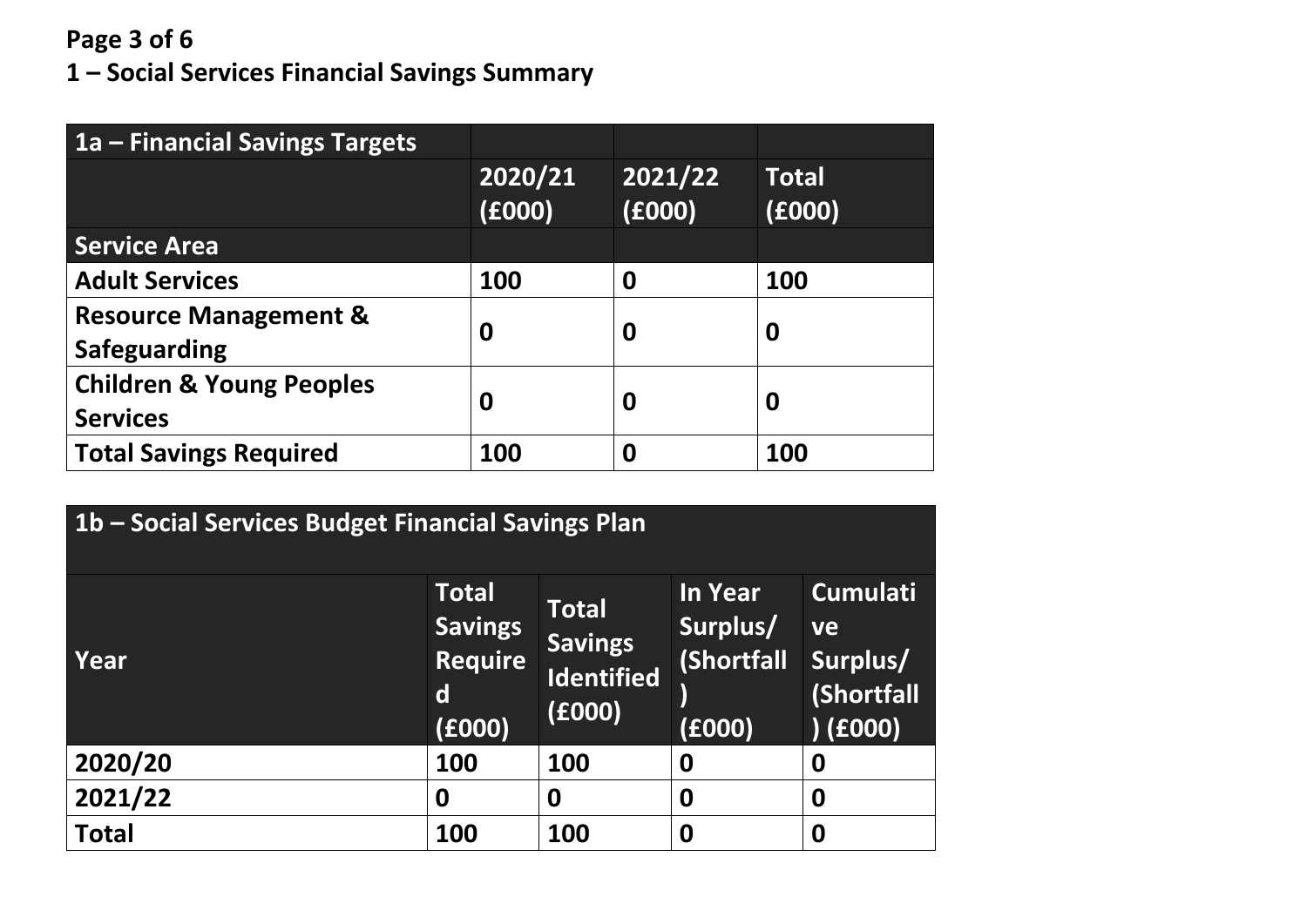**Page 4 of 6**

## **2 – Financial Savings Projects Report**

| <b>2a Savings Project Targets</b> |                                         |                                        |                                              |                            |                                    |                  |  |
|-----------------------------------|-----------------------------------------|----------------------------------------|----------------------------------------------|----------------------------|------------------------------------|------------------|--|
| <b>Ref</b>                        | <b>Project</b>                          | <b>Target</b><br>2020/2<br>1<br>(6000) | <b>Foreca</b><br>st<br>2020/2<br>Ц<br>(6000) | Target<br>2021/2<br>(£000) | <b>Forecas</b><br>2021/2<br>(£000) | Total<br>(6000)  |  |
| A3                                | <b>Physical Disability Day Services</b> | $\boldsymbol{0}$                       | $\boldsymbol{0}$                             | $\boldsymbol{0}$           | $\bf{0}$                           | $\boldsymbol{0}$ |  |
| SS <sub>5</sub>                   | <b>Complex Cases Review</b>             | 100                                    | 100                                          | $\mathbf 0$                | $\boldsymbol{0}$                   | 100              |  |
| PC1                               | <b>Pool Car Scheme</b>                  | 0                                      | $\boldsymbol{0}$                             | $\mathbf 0$                | $\mathbf 0$                        | $\mathbf 0$      |  |
|                                   | <b>Total Savings Identified</b>         | 100                                    | 100                                          | $\mathbf 0$                | $\mathbf 0$                        | 100              |  |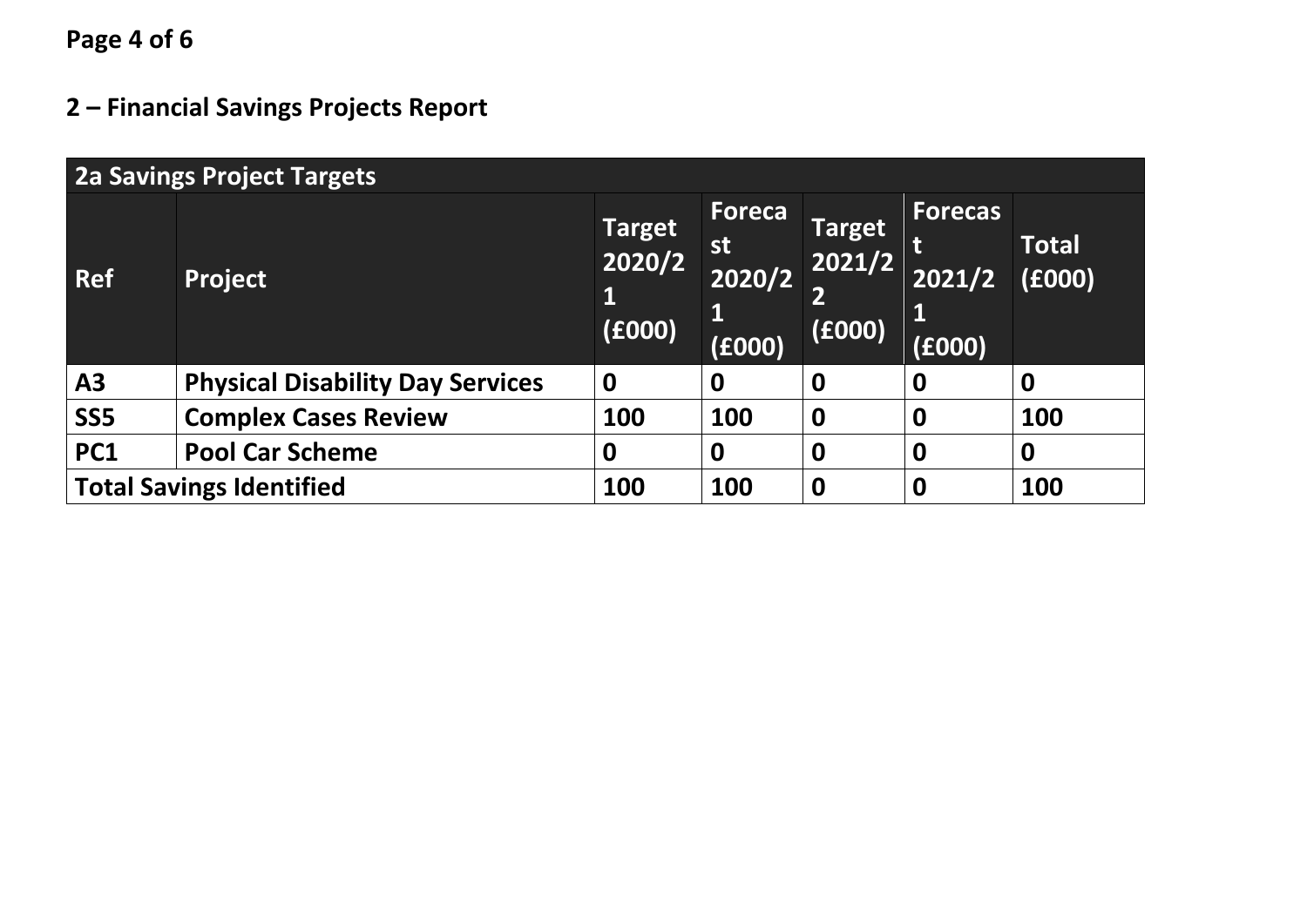## **Page 5 of 6**

## **2b – Savings Projects Updates**

| <b>Ref</b>      | Project<br><b>Description</b>                                                                                                                                                          | Project<br><b>Manag</b><br>er        | <b>Start</b><br><b>Date</b><br>(MM/Y<br>Y) | <b>End</b><br><b>Date</b><br>(MM)<br>YY) | $\ln$<br>Year<br><b>RAG</b><br><b>Status</b> | <b>Overal</b><br><b>IRAG</b><br><b>Status</b> | <b>Update</b>                                                                                                                                                                                                                                                                      |
|-----------------|----------------------------------------------------------------------------------------------------------------------------------------------------------------------------------------|--------------------------------------|--------------------------------------------|------------------------------------------|----------------------------------------------|-----------------------------------------------|------------------------------------------------------------------------------------------------------------------------------------------------------------------------------------------------------------------------------------------------------------------------------------|
| <b>A3</b>       | <b>Physical</b><br><b>Disability Day</b><br><b>Services</b><br>This saving<br>will be<br>achieved<br>through a<br>range of<br><b>initiatives</b><br>relating to<br>operating<br>costs. | Andy<br>Cole                         | 04/19                                      | 03/21                                    | <b>Green</b>                                 | <b>Green</b>                                  | Full year effect savings of £10k were<br>achieved in 2019/20 and £40k was<br>identified in 2019/20 from elsewhere<br>in the Adult Services budget to meet<br>the in-year savings target. Work will<br>be completed in 2020/21 to deliver<br>recurring savings to meet this target. |
| SS <sub>5</sub> | <b>Complex</b><br><b>Cases Review</b>                                                                                                                                                  | <b>Suzann</b><br>e<br><b>Clifton</b> | 04/19                                      | 03/21                                    | <b>Green</b>                                 | <b>Green</b>                                  | <b>Currently achieved £33k through</b><br>review processes. £27k identified<br>from continuing health care (CHC). SC<br>to follow up on whether these have<br>been achieved recurrently and/or are<br>pending a claim to Health.                                                   |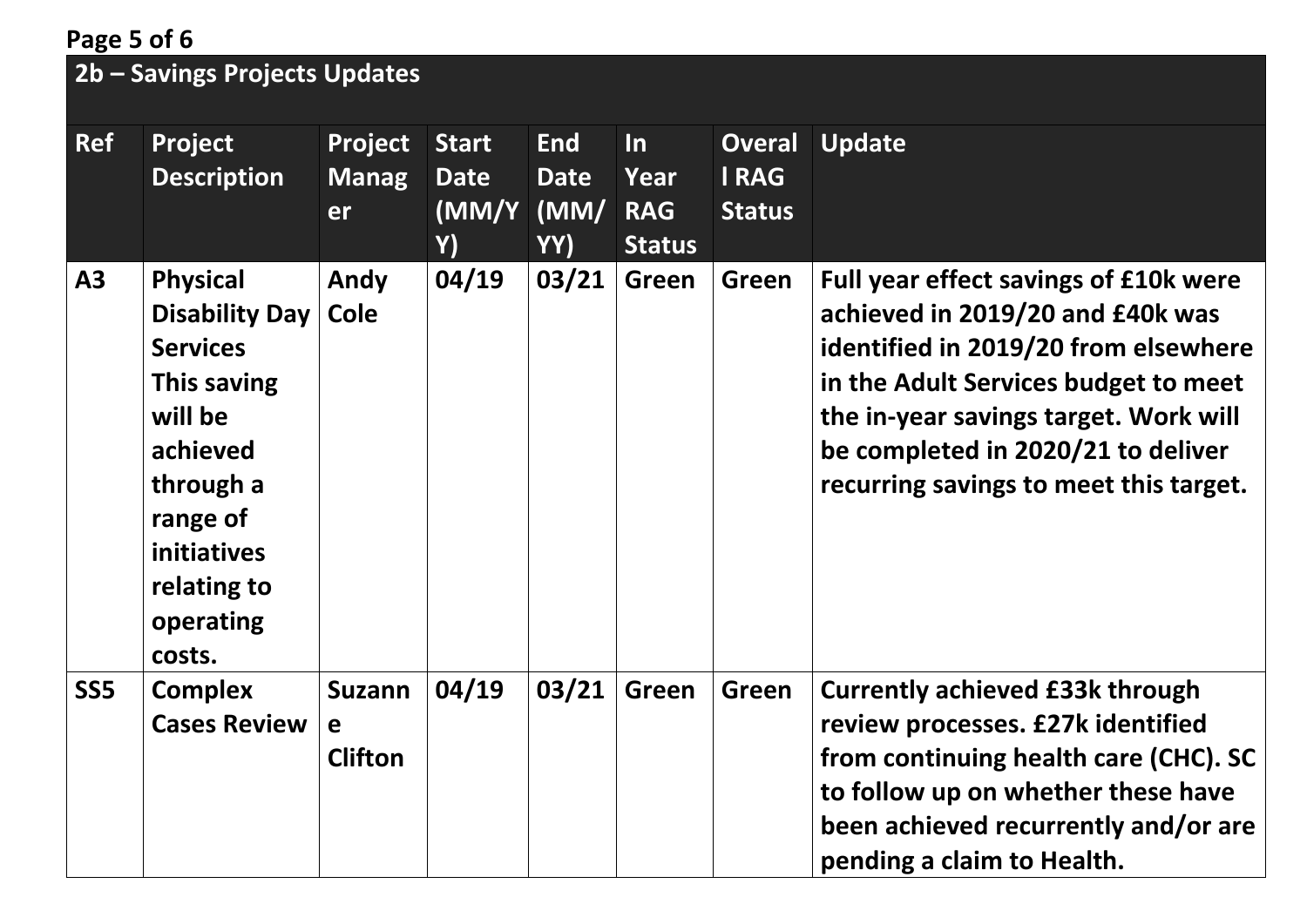## **Page 6 of 6**

## **2b – Savings Projects Updates**

| <b>Ref</b> | <b>Project</b><br><b>Description</b> | <b>Project</b><br><b>Manag</b><br>er | <b>Start</b><br><b>Date</b><br>(MM/Y (MM/ RAG)<br>Y) | <b>End</b><br><b>Date</b><br>YY) | $\ln$<br>Year<br><b>Status</b> | <b>Overal</b><br><b>IRAG</b><br><b>Status</b> | <b>Update</b>                      |
|------------|--------------------------------------|--------------------------------------|------------------------------------------------------|----------------------------------|--------------------------------|-----------------------------------------------|------------------------------------|
|            |                                      |                                      |                                                      |                                  |                                |                                               |                                    |
| <b>PC1</b> | <b>Pool Car</b><br><b>Scheme</b>     | <b>Suzann</b><br>e<br><b>Clifton</b> | 04/20                                                | 03/21                            | Green                          | Green                                         | Potential project to be developed. |

**Key to RAG statuses:**

**Green = on target to achieve financial savings in full**

**Amber = forecast to achieve financial savings within 20% of target**

**Red = forecast to achieve financial savings less than 80% of target**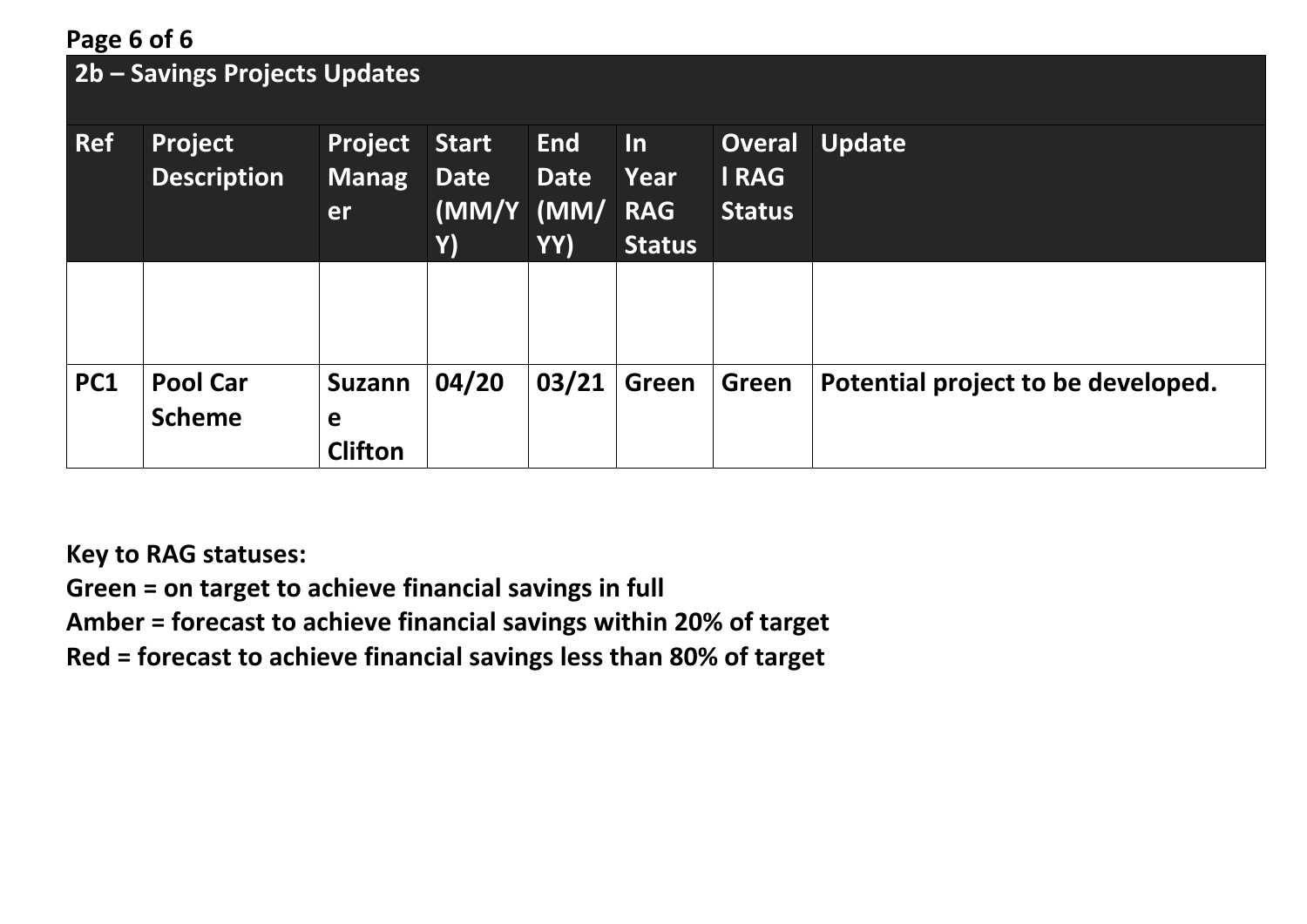| <b>CAPITAL MONITORING</b>           |                                          |                                                                                     |                                                |                                               |                                                 |                                  | <b>APPENDIX 3</b>                                                                                                                                                            |
|-------------------------------------|------------------------------------------|-------------------------------------------------------------------------------------|------------------------------------------------|-----------------------------------------------|-------------------------------------------------|----------------------------------|------------------------------------------------------------------------------------------------------------------------------------------------------------------------------|
|                                     |                                          | FOR THE PERIOD ENDED 30th NOVEMBER 2020                                             |                                                |                                               |                                                 |                                  |                                                                                                                                                                              |
| <b>PROFILE</b><br>TO<br><b>DATE</b> | <b>ACTUAL</b><br><b>SPEND</b><br>2020/21 |                                                                                     | <b>APPROVED</b><br><b>PROGRAMME</b><br>2020/21 | <b>PROJECTED</b><br><b>OUTTURN</b><br>2020/21 | <b>VARIANCE</b><br><b>AT OUTTURN</b><br>2020/21 | <b>PROJECT</b><br><b>SPONSOR</b> | <b>COMMENTS</b>                                                                                                                                                              |
| £000                                | £000                                     |                                                                                     | £000                                           | £000                                          | £000                                            |                                  |                                                                                                                                                                              |
|                                     |                                          | <b>Adult Services</b>                                                               |                                                |                                               |                                                 |                                  |                                                                                                                                                                              |
|                                     |                                          | 0 Radon                                                                             | 10                                             | -10                                           |                                                 | 0 A Phillips                     | Works to be programmed.                                                                                                                                                      |
| 77                                  |                                          | 9 Ty Dyfan and Cartref Dementia Improvements                                        | 244                                            | 244                                           |                                                 | 0 A Phillips                     | On site, works due to complete the end of January for Ty Dyfan and towards the end of the financial years at Cartref.                                                        |
|                                     |                                          | Slippage<br>5 Ty Dewi Sant Electrical Upgrade- Asset Renewal                        | 32                                             | 32                                            |                                                 | 0 A Phillips                     | Scheme anticipated to complete before Christmas.                                                                                                                             |
| 103                                 |                                          | 83 Southways Replace fixed vanity units, basins and<br>plumbing/TMV valves Southway | 103                                            | 103                                           |                                                 | 0 A Phillips                     | Scheme complete. Account to be finalised.                                                                                                                                    |
|                                     |                                          | 0 ICT Infrastructure                                                                | 100                                            | 100                                           |                                                 | 0 A Phillips                     | To be allocated.                                                                                                                                                             |
|                                     |                                          | 5 IT Developments in Homes                                                          | 13                                             | 13                                            |                                                 | 0 A Phillips                     | Surveys have been completed, awaiting recommendations.                                                                                                                       |
|                                     |                                          | External Ground works, Youth Offending and<br>Cartref Porthceri buildings           | $\Omega$                                       |                                               |                                                 | (1) A Phillips                   | Overspend to be funded from revenue.                                                                                                                                         |
|                                     |                                          | 1 Hen Goleg Day Centre Lighting Upgrade                                             | $\Omega$                                       |                                               |                                                 | (1) A Phillips                   | Overspend to be funded from revenue.                                                                                                                                         |
|                                     |                                          | ICF                                                                                 |                                                |                                               |                                                 |                                  |                                                                                                                                                                              |
| 116                                 |                                          | 62 ICF Ty Dewi Sant                                                                 | 116                                            | 116                                           |                                                 | 0 A Phillips                     | Scheme complete. Account to be finalised.                                                                                                                                    |
|                                     |                                          | 0 ICF Southway -Dementia Friendly Environment                                       |                                                |                                               |                                                 | 0 A Phillips                     | Continuation of last years scheme.                                                                                                                                           |
|                                     |                                          | ICF-Ty Dyfan                                                                        |                                                |                                               |                                                 | 0 A Phillips                     | Scheme complete.                                                                                                                                                             |
| 20                                  |                                          | 0 ICF- Transition Smart House                                                       | 252                                            | 252                                           |                                                 | 0 S Clifton                      | Works have commenced.                                                                                                                                                        |
| 12                                  |                                          | 2 ICF Southway Community Facility                                                   | 19                                             | 19                                            |                                                 | 0 A Phillips                     | Scheme will be complete by the end of the financial year.                                                                                                                    |
| 340                                 | 169                                      |                                                                                     | 900                                            | 902                                           | (2)                                             |                                  |                                                                                                                                                                              |
|                                     |                                          | <b>Children's Services</b>                                                          |                                                |                                               |                                                 |                                  |                                                                                                                                                                              |
| 43                                  |                                          | 0 Flying Start - Cylch Meithrin Pili Pala - New play                                | 43                                             | 43                                            |                                                 | 0 R Evans                        | Welsh Government grant. Scheme complete. Account to be finalised.                                                                                                            |
|                                     |                                          | area                                                                                |                                                |                                               |                                                 |                                  |                                                                                                                                                                              |
| 10                                  |                                          | 0 Flying Start - External path, kitchen improvements<br>and provision of a canopy   | 40                                             | 40                                            |                                                 | 0 R Evans                        | Welsh Government grant, the canopy is complete and the post guards have been installed. Further quotes are being obtained for the external path and<br>kitchen improvements. |
|                                     |                                          | 0 Flying Start - Gibbonsdown, Skomer Road                                           | 52                                             | 52                                            |                                                 | 0 R Evans                        | Welsh Government grant. Architect plans have been drawn up, approved and submitted for planning approval.                                                                    |
| 53                                  |                                          | Extension                                                                           | 135                                            | 135                                           |                                                 |                                  |                                                                                                                                                                              |
|                                     |                                          |                                                                                     |                                                |                                               |                                                 |                                  |                                                                                                                                                                              |
|                                     |                                          | Leisure & Tourism                                                                   |                                                |                                               |                                                 |                                  |                                                                                                                                                                              |
| 15                                  |                                          | 15 Penarth Leisure Centre, Boiler Renewal                                           | 350                                            | 350                                           |                                                 | 0 D Knevett                      | Works due to commence in December.                                                                                                                                           |
|                                     |                                          | 0 Penarth Leisure Centre, Lift Renewal                                              | 50                                             | 50                                            |                                                 | 0 D Knevett                      | Works due to commence in January                                                                                                                                             |
|                                     |                                          | 0 Llantwit Major Leisure Centre, Lift Renewal                                       | 50                                             | 50                                            |                                                 | 0 D Knevett                      | Works due to commence in January                                                                                                                                             |
| 32                                  |                                          | 28 Cowbridge Leisure Centre Replacement water                                       | 32                                             | 32                                            |                                                 | 0 L Cross                        | Scheme complete.                                                                                                                                                             |
|                                     |                                          | heaters/replacement flue                                                            |                                                |                                               |                                                 |                                  |                                                                                                                                                                              |
|                                     |                                          | Slippage                                                                            |                                                |                                               |                                                 |                                  |                                                                                                                                                                              |
| 345                                 |                                          | 212 Capital Bid - Electrical Rewire Barry & Penarth                                 | 520                                            | 520                                           |                                                 | 0 D Knevett                      | Scheme complete. Account to be finalised.                                                                                                                                    |
|                                     |                                          | Leisure Centres                                                                     |                                                |                                               |                                                 |                                  |                                                                                                                                                                              |
|                                     |                                          | 2 Barry Leisure Centre Hall Floor                                                   | 200                                            | 200                                           |                                                 | 0 D Knevett                      | Works are due to commence in December.                                                                                                                                       |
|                                     |                                          | 0 Cowbridge Leisure Centre Roofing                                                  | 354                                            |                                               |                                                 | 349 D Knevett                    | Request to carry forward £349k as part of this report.                                                                                                                       |
|                                     |                                          | 6 Barry Leisure Centre Dry Changing Rooms                                           | 100                                            | 100                                           |                                                 | 0 D Knevett                      | Works due to commence October and complete in December.                                                                                                                      |
| 189                                 |                                          | 80 Barry and Penarth LC Upgrade Changing Rooms                                      | 189                                            | 189                                           |                                                 | 0 D Knevett                      | Scheme complete, account to be finalised.                                                                                                                                    |
|                                     |                                          | Sports Wales Grant                                                                  | 32                                             | 32                                            |                                                 | 0 D Knevett                      | New grant to fund swimming equipment. Scheme underway.                                                                                                                       |
|                                     |                                          | 0 Llantwit Major Leisure Centre - Rebuild brickwork                                 | 80                                             |                                               |                                                 | 75 D Knevett                     | Scheme to be retendered. Request to carry forward £75k into the 2021/22 Capital Programme as part of this report.                                                            |
| 14                                  |                                          | Leisure Centre Refurbishment                                                        | 26                                             | 26                                            |                                                 | 0 D Knevett                      | Structural repairs to Barry Leisure Centre viewing gallery complete.                                                                                                         |
| 603                                 | 343                                      |                                                                                     | 1,983                                          | 1,559                                         | 424                                             |                                  |                                                                                                                                                                              |
|                                     |                                          |                                                                                     |                                                |                                               |                                                 |                                  |                                                                                                                                                                              |
|                                     |                                          | <b>Parks and Grounds Maintenance</b>                                                |                                                |                                               |                                                 |                                  |                                                                                                                                                                              |
|                                     |                                          | 8 Playground Refurbishment - Troes Play Area                                        | 85                                             | 85                                            |                                                 | 0 A Sargent                      | Contractor appointed. Suds application submitted. Anticipated to start on site mid January 2021                                                                              |
| 95                                  |                                          | 85 Cemetery Approach                                                                | 95                                             | 95                                            |                                                 | 0 J Dent                         | Scheme complete.                                                                                                                                                             |
|                                     |                                          | 0 Green Flag Parks                                                                  | 12                                             |                                               |                                                 | 12 C Smith                       | Request to carry forward £12k as part of this report.                                                                                                                        |
|                                     |                                          | 0 Asset Renewal                                                                     |                                                |                                               |                                                 | 0 C Smith                        | Continuation of previous years scheme.                                                                                                                                       |
| 64                                  |                                          | 0 Flood lights Jenner Park Stadium<br>62 Playgrounds Refurbishment                  | 21<br>64                                       | 21<br>64                                      |                                                 | 0 D Knevett<br>0 D Knevett       | Hoping to renew the cabling before Christmas however this is weather dependant.<br>Scheme complete.                                                                          |
| 167                                 | 155                                      |                                                                                     | 284                                            | 272                                           | 12                                              |                                  |                                                                                                                                                                              |
|                                     |                                          |                                                                                     |                                                |                                               |                                                 |                                  |                                                                                                                                                                              |